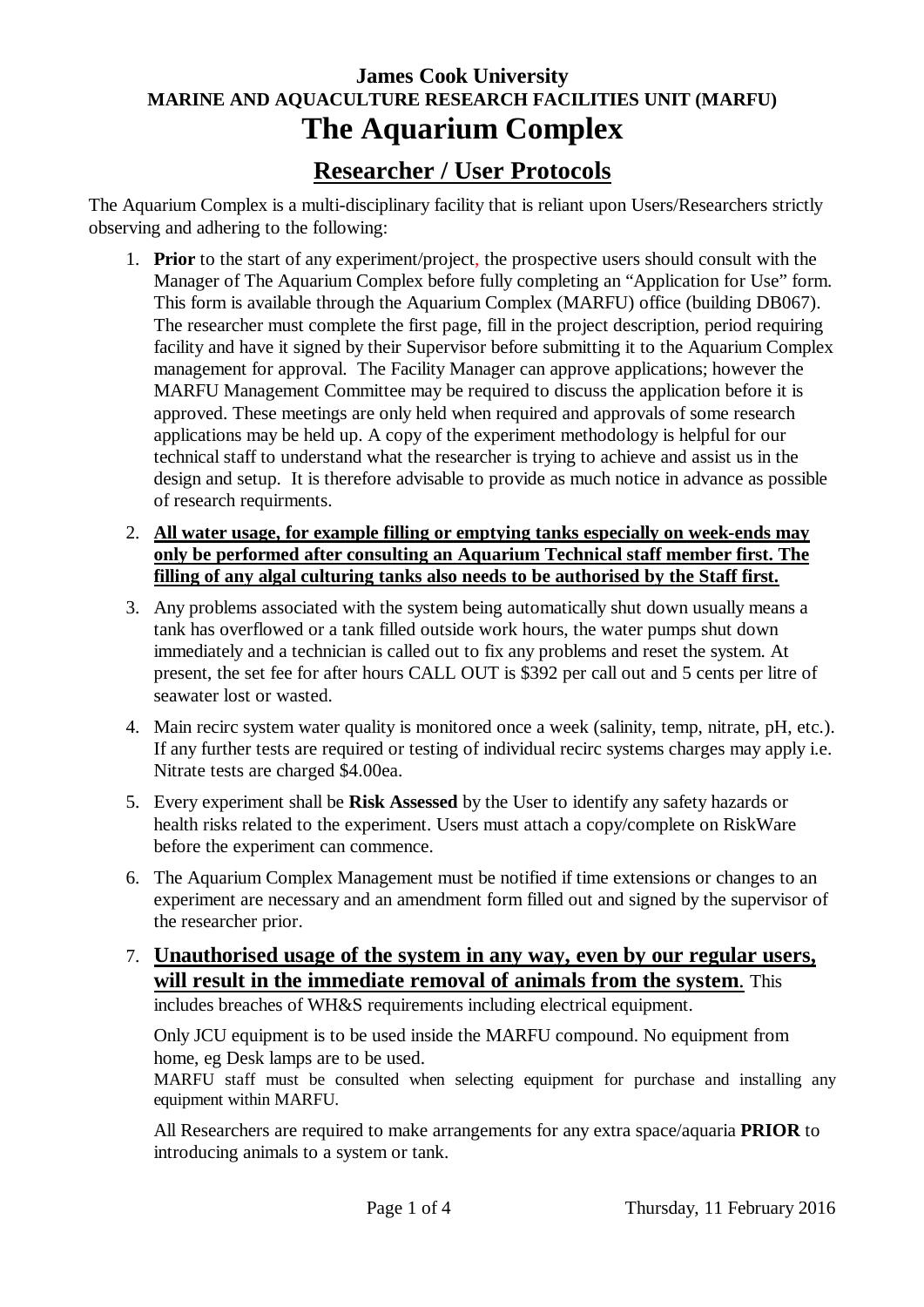- 8. JCU Animal ethics protocols are to be followed within the Aquarium Complex. Approval to start the project **will not** be granted without the written approval from the JCU Animal Ethics Committee for that particular project. The management of animal ethics issues is outlined in the "Animal Ethics Protocols" (attached at the end of this document). All users will be supplied a copy of these protocols upon receiving a User form or they are also available from our website. Failure to comply with these protocols will result in the expulsion or suspension of the User from using the facility.
- 9. All animals introduced into the Aquarium Complex are to be prophylactically treated and cleaned to prevent/limit the introduction of disease. All animals transferred between systems are to undergo the same treatments to prevent the translocation of disease. The protocols for disease prevention and management are detailed in "Disease Prevention and Treatment Protocols" available from the MARFU office. No equipment is to be moved between systems prior to being adequately sterilized.
- 10. Any animals required to be returned to the wild are entirely the responsibility of the researcher and almost certainly require authorization from either DPI or GBRMPA through the original collection permits.
- 11. If animals used in a research project are required to be sacrificed as part of the analysis process or permit, then the remains should be placed in the special freezer at the wet lab in Biological Sciences Building ready for disposal.
- 12. It is the responsibility of the User to dispose of all bio-hazardous waste such as gloves, needles, pipettes, scalpel blades and plastic bags using the proper disposal methods.

#### 13. **Users are NOT to borrow, remove or alter equipment belonging to others without their permission. This includes turning off valves to observe the animals of another researchers experiment.**

- 14. Cleaning of tanks, sumps, equipment or research space is the responsibility of the User to whom they were allocated to - this applies throughout the duration of the projects and at completion. Details regarding system cleanliness protocols follow. All users will be supplied with a copy of these protocols upon receiving Users Approval. Failure to comply with these guidelines will result in suspension of User Approval and a charge of \$150 per hour cleaning could apply.
- 15. Promote personal safety by:
	- Working to JCU's WPH&S regulation (located on JCU web page).
	- Removing broken glass and dispose of it in the specially marked containers.
	- Do not using unsafe electrical leads, power boards etc. All electrical equipment brought into
	- No smoking, drinking or eating inside the compound fence.
	- Wear safety glasses or face shields where appropriate.
	- Please roll up freshwater hoses after use.
	- \* Keeping your area clean and tidy,
	- $\bullet$  securing electrical appliances and leads away from water
- 16. No changes are to occur to the animal population within the Aquarium Complex without notifying to the Aquarium Staff. All changes **must** be within the guidelines of the original Users Approval.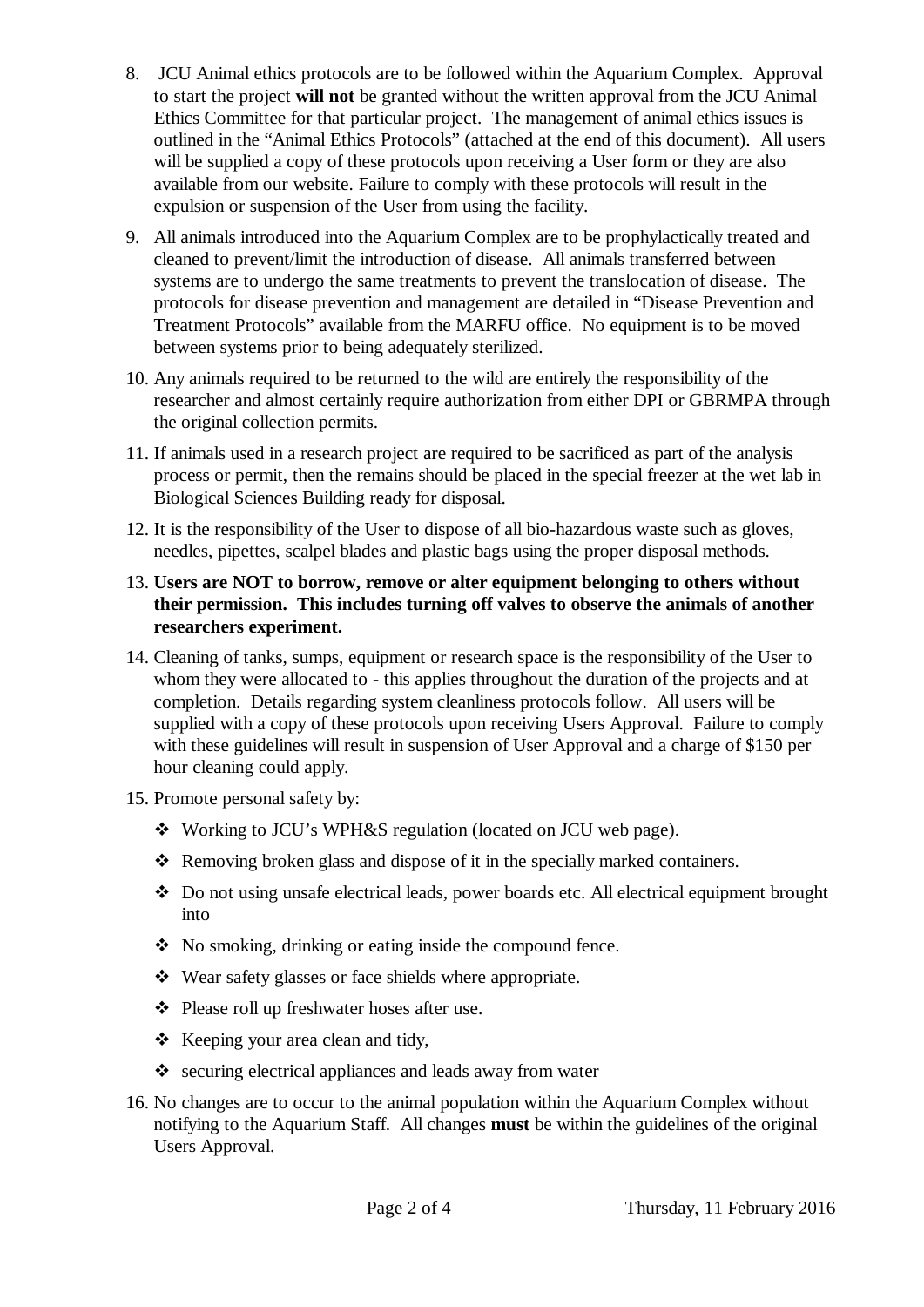- 17. The Aquarium Staff must be notified in the absence of any approved researcher and brief us on the arrangements that have been made for a competent person to look after the animals, whilst the researcher is away.
- 18. Any costs associated with rectifying the system because a Users has not followed protocols, will be charged at the standard rate.
- 19. A User's authorization will be withdrawn or suspended for any incidents due to carelessness that break animal ethics regulations or endanger the success of other research projects.
- 20. Visitors or friends of a Researcher are requested to stay within the confines of the Researcher's experiment and supervision unless the facility staff are notified of their visit and given authorisation to view other areas.
- 21. All persons who enter these Facilities **must** comply with JCU Work Place, Health and Safety regulation regarding footwear, ie. Fully closed in shoes only.
- 22. Several First Aid kits are located throughout the complex and official University Accident & Incident forms are available from Aquarium Complex staff. Please report any accidents or incidents, no matter how minor they may seem.
- 23. Above all else **Users must accept full responsibility for their animals.** This means a researcher is 100% responsible for their experiment inc. husbandry, water quality (individual systems), individual system upkeep, etc. Aquarium staff may be available to assist when requested in the general operation of researcher's experiment/systems, nevertheless the researcher always maintains the primary responsibility for their own system.

### **System Upkeep**

The prevention of introduced diseases into the Aquarium Complex will maintain a disease free environment; however, correct system upkeep is also essential to prevent the development of diseases such as *white spot* within the system. A major factor to a healthy system is system cleanliness i.e. the removal of all uneaten food and faeces from the system on a daily basis and the removal of some algal growth on a regular basis. Animals that appear diseased are to be immediately isolated, treated and if necessary euthanasia performed. Any un-healthy or severely stressed animals should be checked every few hours. These duties are the responsibility of the researcher running the experiment and ultimately the responsibility of the project leader/supervisor of the research. *What is a clean system?*

Different animal and feeding regimes result in different levels of waste and different amounts of waste materials. Uneaten food, animal excretments should be siphoned to a bucket and dumped to waste. Aquarium Complex management require, regarding system cleanliness, that all animals should be checked and tanks cleaned on a daily basis. If it is obvious that the animals are not being checked and the tanks cleaned daily, action will be taken. In addition, the area surrounding the tanks/rooms should be kept clean and tidy. Rubbish can be disposed of into the skip near the driveway. *What is the action to be taken?*

When it is apparent that a system is not being checked daily, and particularly if the system has not been checked for a significant period, the Facility Manager will contact the Aquaculture Representative on the Aquarium Management Committee to assess the issue. If the cleanliness of the system is deemed unsatisfactory by both parties then the Facility Manager and the Aquaculture Representative on the Aquarium Management Committee will contact both the student/researcher and the supervisor/project leader by e mail and if possible by telephone. The system is to be cleaned prior to the next morning. If this does not occur, the supervisor/project leader of the student will be contacted again and given until the end of the day (4.30 p.m.) to ensure the system is cleaned. If the system is not cleaned by this time the system will be cleaned by casual or MARFU staff and charges forwarded to the student/researcher or supervisor/project leader at the rate of **\$150 per hour.** If there is dispute as to the level of cleanliness of the system, then a meeting involving the Facility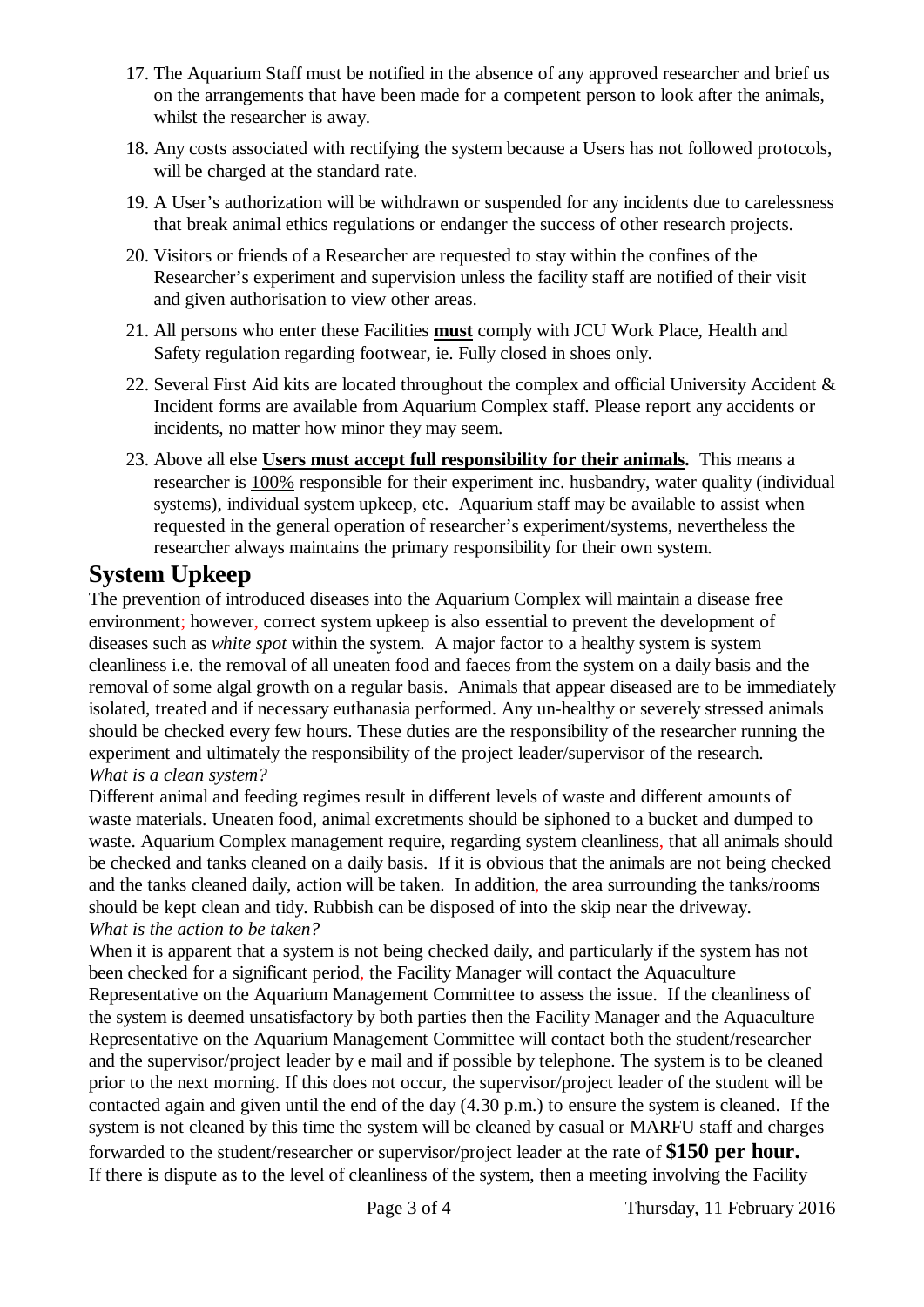Manager and the Aquaculture Representative on the Aquarium Management Committee will be convened. The student/researcher and the supervisor/project leader will be arranged ASAP but no later than 30 hours after the initial notification to discuss the situation.

If the same student/researcher repeatedly requires notification of an unsatisfactory system then the user's rights of that student/researcher will be revoked.

### **The Aquarium Complex Animal Ethics Protocols.**

We are tightly governed by the protocols of the Animal Ethics Committee to ensure that pain and distress are minimised in experimental animals.

Your animal ethics approval must be displayed with your animals at all times;

- If you have a room your ethics must be displayed on the door.
- If you have tanks on a main system i.e. AQ2 your ethics must be displayed in a prominent position on your area. If there are animals on more than one ethics approval in an area the ethics must be displayed on every tank.
- If you have a recirc system your ethics must be displayed in a prominent position on the system.
- If your animals are on a recirc system that contains animals on different ethics approvals every tank must have an ethics approval displayed.

The "Australian code of practice for the care and use of animals for scientific purposes" is available on the Animal Ethics Committee website [LINK](https://www.jcu.edu.au/jcu-connect/ethics-and-integrity/animal-ethics) and it is recommended that all Researchers read the code prior to accepting responsibility for animals. These protocols are to ensure that pain and distress are minimised in experimental animals and it is these protocols that govern care of animals in the Aquaculture Aquarium Facility. It is the AEC's responsibility, in conjunction with the Researcher, to ensure these protocols or breaches to these protocols are dealt with immediately. According to the "Australian code of practice for the care and use of animals for scientific purposes" Section 2.2.28

"The Animal Ethics Committee (AEC) must ensure that any activity in breach of the Code ceases immediately and appropriate action is taken."

A moderator represents biological Sciences on the AEC and all Researchers should be aware of the identity of this person.

Minimisation of pain and distress in animals is often difficult to quantify, however according to the "Australian code of practice for the care and use of animals for scientific purposes" Section 3.3.1

> "Pain and distress cannot be easily evaluated in animals and therefore investigators or teachers must assume that animals experience pain in a manner similar to humans. Decisions regarding their welfare in scientific and teaching activities must be based on this assumption unless there is clear evidence to the

contrary."

The responsibilities of the investigator are defined in the "Australian code of practice for the care and use of animals for scientific purposes" with relevant sections detailed below:

"Section 3.3.2:

The Researcher must anticipate and take all possible steps to avoid or minimise pain or distress, including:

(iii) Ensuring all animals are adequately monitored for evidence of pain or distress

(iv) acting promptly to alleviate pain or distress

(vii) using appropriate methods of euthanasia

Section 3.3.6:

The monitoring of animals must at all times be adequate to prevent the occurrence, or allow prompt alleviation, of pain or distress.